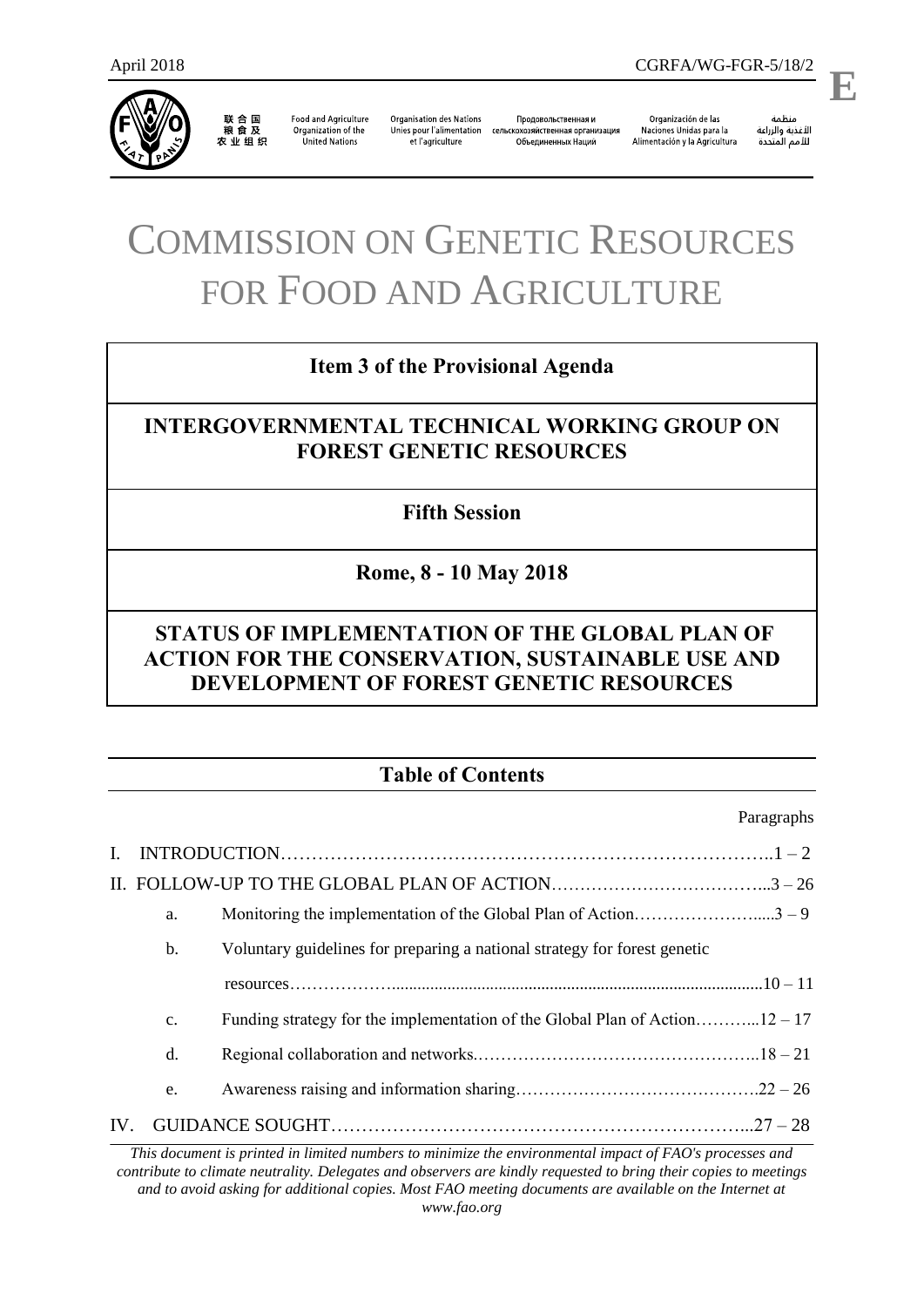## **I. INTRODUCTION**

1. The Commission on Genetic Resources for Food and Agriculture (the Commission), at its Fourteenth Regular Session in April 2013, considered draft strategic priorities for action on forest genetic resources and agreed on them as the *Global Plan of Action for the Conservation, Sustainable*  Use and Development of Forest Genetic Resources (Global Plan of Action)<sup>1</sup>. Subsequently, the FAO Conference adopted the Global Plan of Action at its Thirty-eighth Session in June 2013<sup>2</sup>. At its Fifteenth Regular Session in January 2015, the Commission agreed on *the Strategy for the Implementation of the Global Plan of Action for the Conservation, Sustainable Use and Development of Forest Genetic Resources* (the Strategy) <sup>3</sup> .

2. This document summarizes the activities undertaken by FAO in collaboration with its partners as a follow-up to the Global Plan of Action since the Fourth Session of the Intergovernmental Technical Working Group on Forest Genetic Resources (the Working Group) in May 2016. These activities include, in particular, the preparation of the Preliminary First Report on the Implementation of the Global Plan of Action, and the development of draft voluntary guidelines for preparing a national strategy for forest genetic resources and a draft funding strategy for the implementation of the Global Plan of Action.

## **II. FOLLOW-UP TO THE GLOBAL PLAN OF ACTION**

#### **a. Monitoring the implementation of the Global Plan of Action**

3. At its Sixteenth Regular Session, the Commission adopted targets, indicators and verifiers for forest genetic resources to be used as assessment tools for monitoring the implementation of the Global Plan of Action, as well as a monitoring schedule<sup>4</sup>. It requested FAO to prepare draft guidelines for the preparation of country progress reports and reporting guidelines for regional networks and international organizations. It further requested FAO to avoid duplications with existing reporting obligations for plant genetic resources under WIEWS<sup>5</sup>. The Commission also encouraged countries to prepare themselves for the collection of data and information, as appropriate, to facilitate timely submission of their first progress reports $6$ .

4. In the beginning of 2017, FAO prepared draft reporting guidelines, including a questionnaire and a glossary of technical terms, for the submission of country progress reports, taking into account the reporting obligations for WIEWS. As requested by the Commission<sup>7</sup>, FAO consulted in March 2017 the Working Group and the National Focal Points on forest genetic resources (NFPs), by electronic means, on the draft reporting guidelines and received comments from 11 countries<sup>8</sup>. FAO also presented the reporting guidelines as well as the reporting process during regional workshops and other meetings organized in the context of the Asia Pacific Forest Genetic Resources Programme (Kuala Lumpur, Malaysia, 21 March 2017), the European Information System on Forest Genetic Resources (Rome, Italy, 5 April 2017), the European Forest Genetic Resources Programme (Amsterdam, Netherlands, 30 May-2 June 2017) and the Forest Genetic Resources Working Group of the North American Forestry Commission (Provo, USA, 23-27 October 2017).

 $\overline{a}$ 

<sup>&</sup>lt;sup>1</sup> CGRFA-14/13/Report, paragraph 52.

<sup>2</sup> C 2013/REP, paragraph 77.

<sup>3</sup> CGRFA-15/15/Report, Appendix E.

<sup>4</sup> CGRFA-16/17/Report, paragraph 74.

<sup>5</sup> World Information and Early Warning System on Plant Genetic Resources for Food and Agriculture,

<http://www.fao.org/wiews/en/>

<sup>6</sup> CGRFA-16/17/Report, paragraph 75.

<sup>7</sup> CGRFA-16/17/Report, paragraph 75.

<sup>8</sup> Australia, Brazil, Czechia, Denmark, Finland, France, Germany, Morocco, Norway, Sweden, United States of America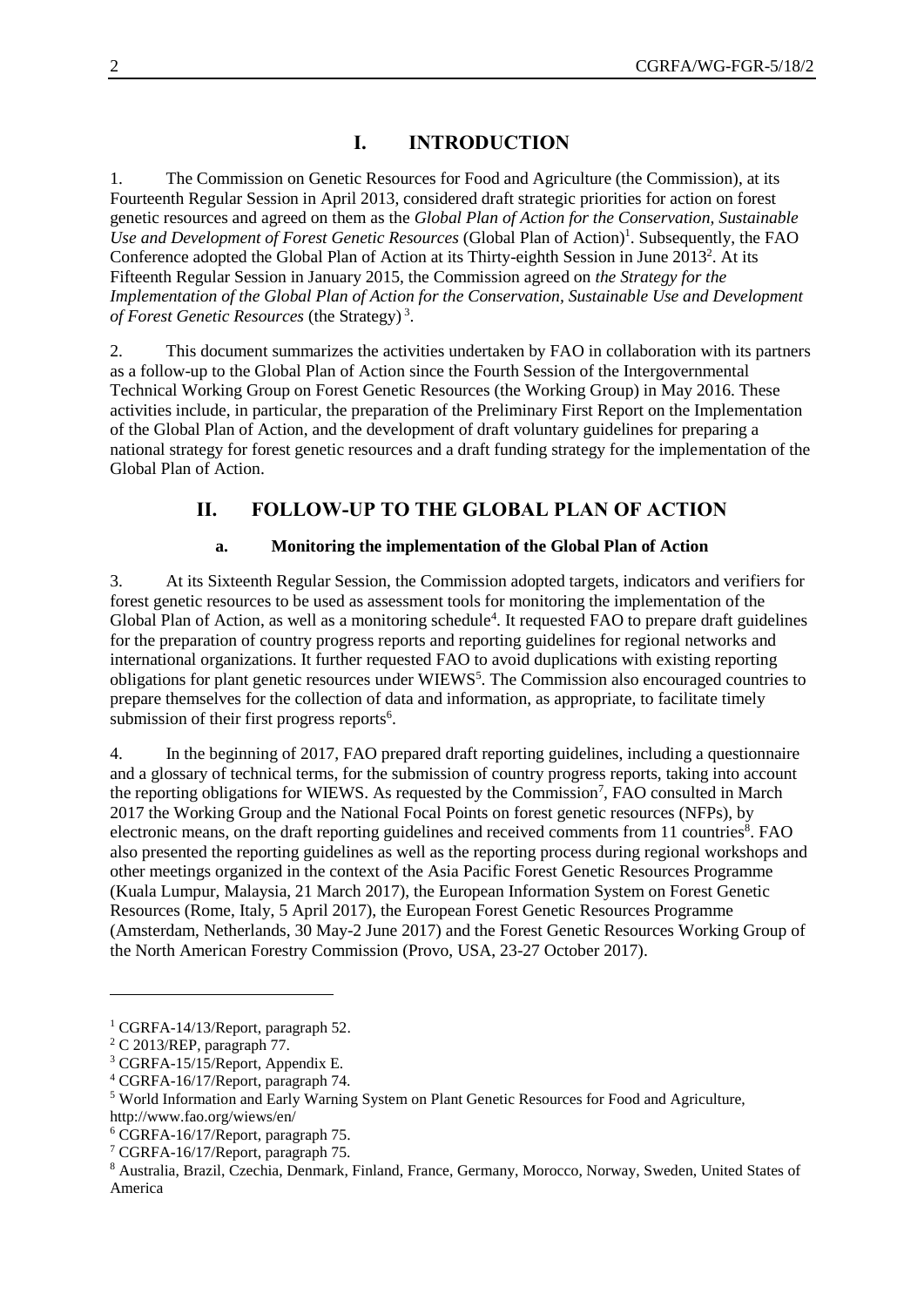5. Through Circular State Letter C/CBD-7 of 22 May 2017 (CSL)<sup>9</sup>, FAO invited Members to submit their country progress reports on the implementation of the Global Plan of Action by 31 December 2017. Countries could report through a dedicated online reporting system by completing the questionnaire made available online on the Open Foris platform. To facilitate the answering of species-specific questions, the list of species countries had reported earlier for *The State of the World's Forest Genetic Resources* was revised to reflect recent changes in taxonomy and to exclude minor shrub species that may be considered only marginally as "forest genetic resources". The updated list, including approximately 6,600 species, was incorporated into the online reporting system.

6. In November 2017, a total of 90 NFPs were provided with a username and a password for accessing the online reporting system. The NFPs could change the password after they had logged into the reporting system for the first time, and they had access only to the reporting template of their own country. During the reporting process, the Secretariat provided, at request, technical support to the NFPs on using the online reporting system. The NFPs could also add species to the list of species in the reporting template by informing the Secretariat.

7. The filled online questionnaire was considered as the country progress report. As of April 2018, a total of 38 countries had submitted their progress reports (Armenia, Australia, Bulgaria, Burkina Faso, Canada, Chile, Croatia, Cyprus, Czechia, Denmark, Ecuador, Estonia, Finland, France, Georgia, Germany, Iceland, India, Ireland, Japan, Republic of Korea, Lao PDR, Lebanon, Lithuania, Luxembourg, Madagascar, Mauritania, Mexico, Morocco, Norway, Poland, Sri Lanka, Swaziland, Sweden, Switzerland, Thailand, United States of America and Vanuatu). Four other countries (Brazil, China, Niger and Turkey) were still in the process of completing the questionnaire. The European Forest Genetic Resources Programme had also submitted its progress report.

8. Based on the data and information submitted, the document *Preliminary First Report on the Implementation of the Global Plan of Action for the Conservation, Sustainable Use and Development of Forest Genetic Resources* **(CGRFA/WG-FGR-5/18/Inf.3)** provides detailed information on the progress made by the reporting countries in implementing the Global Plan of Action and reflects the contributions of regional networks on forest genetic resources and relevant international organizations.

9. The Preliminary First Report on the Implementation of the Global Plan of Action indicates that most reporting countries have a national inventory of forest genetic resources (27 out of 38 countries) as well as national *in situ* and *ex situ* conservation programmes or systems (33 and 29 countries, respectively) in place. Similarly, most of the countries have a national tree seed programme (28 out of 38 countries). Concerning the extent of national coordination mechanisms and national strategies for forest genetic resources, 15 and 17 countries, respectively, reported of not having them. For the questions related to the state of conservation, use and development of forest genetic resources, an average of 47 tree and other woody species per country were reported in the progress reports.

#### **b. Voluntary guidelines for preparing a national strategy for forest genetic resources**

10. At its last session, the Commission requested FAO to prepare draft voluntary guidelines for preparing a national strategy for forest genetic resources in line with the proposed outline<sup>10</sup> and taking into account existing guidelines for the preparation of national forest programmes and for the formulation of forest policy to avoid duplication of work $<sup>11</sup>$ . In preparing the draft guidelines, FAO also</sup> considered the guidance provided by the Working Group at its last session.

11. The document *Draft voluntary guidelines for preparing a national strategy for forest genetic resources* **(CGRFA/WG-FGR-5/18/Inf.4)** presents the draft guidelines for review by the Working Group. The draft guidelines aim to support countries in implementing the Global Plan of Action and to

l

<sup>9</sup> <http://www.fao.org/fileadmin/templates/nr/documents/CGRFA/News/bt555e.pdf>

<sup>10</sup> CGRFA-16/17/19, *Appendix A*.

<sup>&</sup>lt;sup>11</sup> CGRFA-16/17/Report, paragraph 73.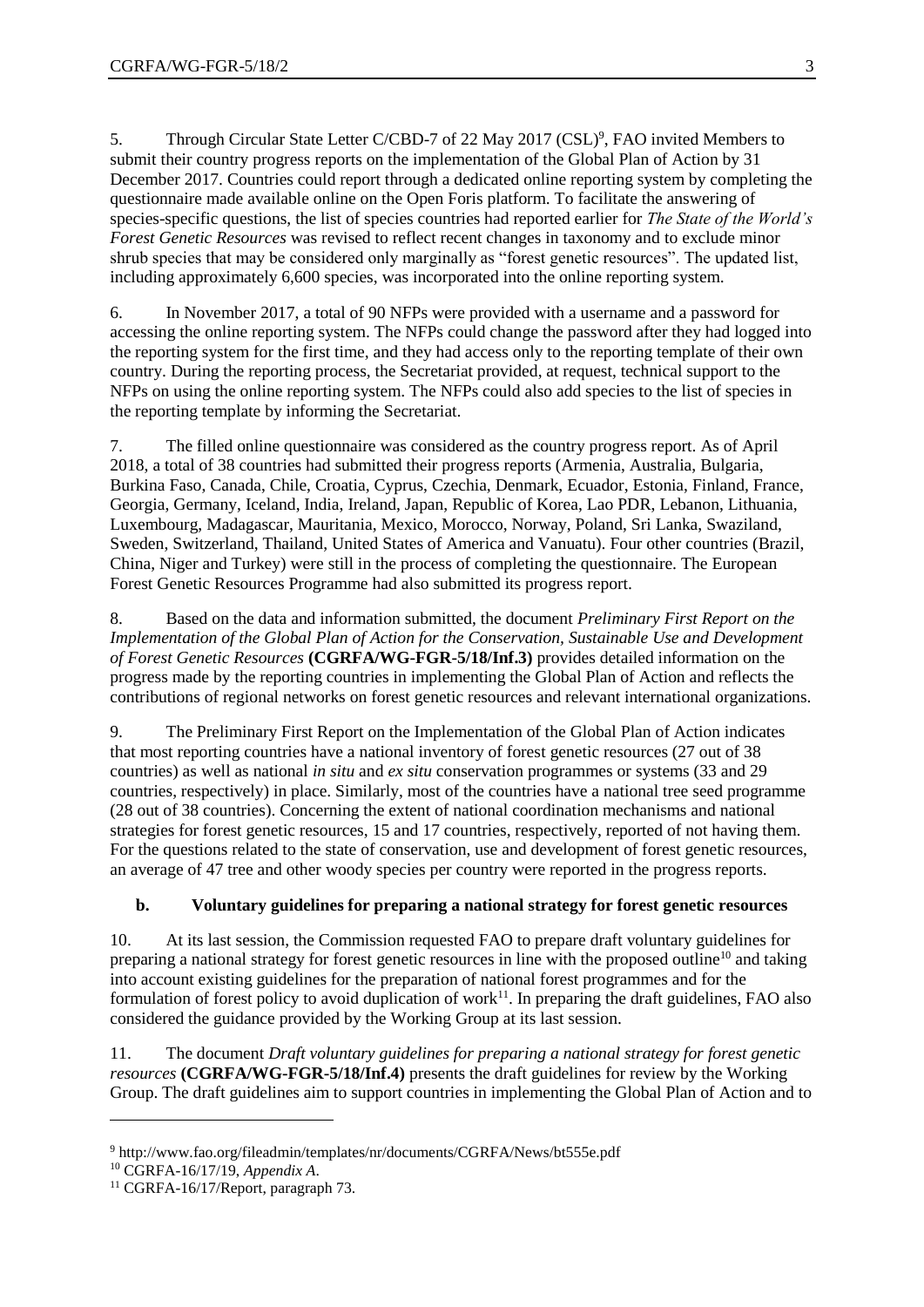promote the integration of forest genetic resources into other relevant national instruments and strategies. A national strategy for forest genetic resources (national FGR strategy) is a roadmap and an action plan for the conservation, sustainable use and development of forest genetic resources at the national (or sub-national) level. It should be based on the national status of forest genetic resources and their current level of management, and define targets for the conservation, sustainable use and development of these resources. The national FGR strategy and its implementation should be considered as a continuous process, including monitoring of progress against the targets and revision of the strategy (e.g. every 10 years), as needed. In addition to the targets, the national FGR strategy should identify priorities for improving the management of forest genetic resources and related actions, as well as clarify responsibilities and mobilize resources for its implementation. The draft guidelines explain steps that may be followed while preparing the national FGR strategy and options for integrating the national FGR strategy with other relevant national strategies.

#### **c. Funding strategy for the implementation of the Global Plan of Action**

12. At its last session, the Commission considered progress made in developing the funding strategy for the implementation of the Global Plan of Action<sup>12</sup>. It requested FAO to continue pursuing extra-budgetary funds, developing the funding strategy to assist countries in the implementation of the Global Plan of Action and encouraging donors to provide support $13$ .

13. FAO has continued to explore the interest of different donors to support the implementation of the Global Plan of Action but so far no extra-budgetary funds have been mobilized specifically for this purpose. However, FAO supported the development of several projects for extra-budgetary funds that, while addressing broader topics, are expected to contribute to the implementation of the Global Plan of Action. Ongoing or forthcoming projects, including in the Central African Republic, Fiji, Haiti, Mozambique, Pakistan, Philippines, São Tomé e Príncipe, Sri Lanka and Uzbekistan<sup>14</sup> aim at enhancing sustainable forest management or supporting forest and landscape restoration with the funding support from the Global Environment Facility (GEF). Furthermore, FAO is currently supporting Burkina Faso, Chad, Congo, Senegal and Sudan in developing project proposals for the Green Climate Fund to enhance the contributions of forest and other land use sectors to climate change adaptation and mitigation.

14. The implementation of the Global Plan of Action is being supported by several ongoing FAO projects and programmes. With funds from Norway, FAO supports the establishment of a national forest tree seed center in Lebanon<sup>15</sup>. Through its Technical Collaboration Programme, FAO strengthens the capacity of the Forest Research Institute in Myanmar and the agricultural sectors

 $\overline{a}$ 

<sup>12</sup> CGRFA-16/17/19, paragraphs 18-20.

<sup>&</sup>lt;sup>13</sup> CGRFA-16/17/Report, paragraph 73.

<sup>&</sup>lt;sup>14</sup> Forest and Landscape Restoration supporting Landscape and Livelihoods Resilience in the Central African Republic (GCP/CAF/002/GFF, 2018-2022); Community-based Integrated Natural Resource Management in Fiji (GCP/FIJ/008/GFF, 2018-2019); Sustainable Management of Wooded Production Landscapes for Biodiversity Conservation in Haiti (GCP/HAI/036/GFF, 2019-2023); Payment for Ecosystem Services to Support Forest Conservation and Sustainable Livelihoods in Mozambique (GCP/MOZ/117/GFF, 2017-2022); Reversing Deforestation and Degradation in High Conservation Value Chilgoza Pine Forests in Pakistan (GCP/PAK/091/GFF, 2018-2021); Enhancing Biodiversity, Ecosystem Flows, Carbon Stocks through Sustainable Forest Management and Restoration of Degraded Forestlands in the Philippines (GCP/PHI/065/GFF, 2018-2022); Landscape Restoration for Ecosystem Functionality and Climate Change Mitigation in the Republic of São Tomé e Príncipe (GCP/STP/022/GFF, 2018-2023); Promoting Sustainable Forest Management and Improving Livelihoods through Integrated Land Use Planning and Forest Landscape Restoration in Sri Lanka (GCP/SRL/074/GFF, 2018-2022); Sustainable Management of Forests in Mountain and Valley Areas in Uzbekistan (GCP/UZB/004/GFF, 2018-2023).

<sup>&</sup>lt;sup>15</sup> The establishment of a National Forest Seeds Center in Lebanon (GCP/LEB/026/NOR, 2016-2018).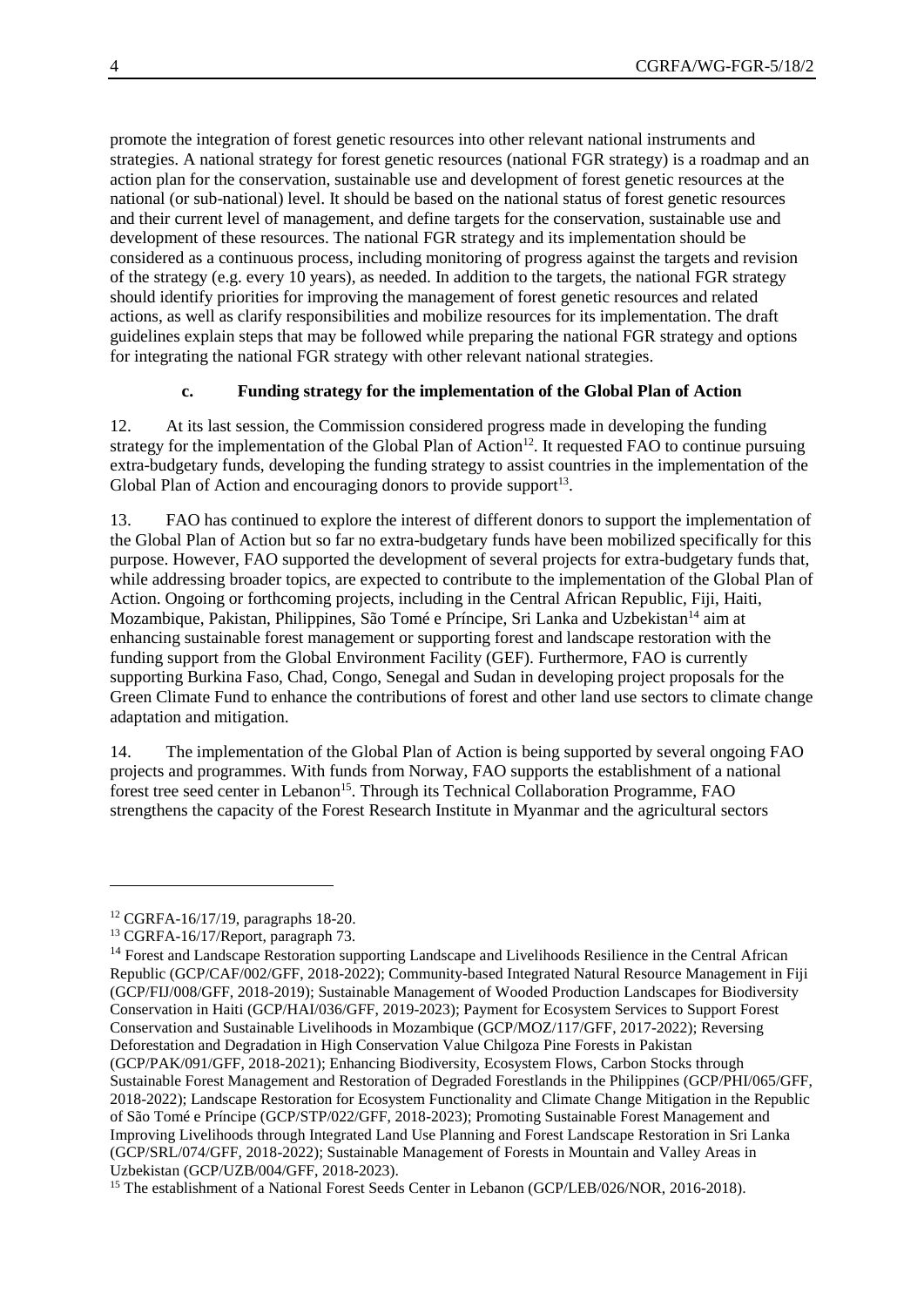contributions to the National Biodiversity Action Plan in India<sup>16</sup>. Under the framework of the Action Against Desertification (AAD) initiative<sup>17</sup>, FAO and its partners have reinforced national tree seed systems in Burkina Faso, Kenya Mali and Niger. In November 2017, FAO and its AAD partners also organized a regional workshop in Niamey, Niger to assess and plan for large-scale restoration efforts across 12 countries of Africa's Great Green Wall programme. Furthermore, the Forest and Landscape Restoration Mechanism<sup>18</sup> has continued to support restoration of degraded lands in Cambodia, Lebanon, Guatemala, Peru, Philippines, Rwanda and Uganda, and these efforts are increasingly exploring ways to enhance the production of forest reproductive material to meet the ambitious tree planting targets.

15. FAO continued developing the funding strategy for the implementation of the Global Plan of Action by analysing lessons learnt from existing funding strategies for the implementation of the Global Plans of Action on animal and plant genetic resources. In this context, FAO considered the recent developments in the global framework on forests, such the adoption of the UN Strategic Plan for Forests 2017-2030 by the UN General Assembly in 2017, and the main existing financing instruments for forests.

16. The draft funding strategy is presented in the document *Draft funding strategy for the implementation of the Global Plan of Action for the Conservation, Sustainable Use and Development of Forest Genetic Resources* **(CGRFA/WG-FGR-5/18/Inf.5)** for review by the Working Group. The document also presents some lessons learnt from the implementation of existing funding strategies that support the conservation, sustainable use and development of animal and plant genetic resources, and provides background information on the recent developments in the global framework on forests.

17. The following approach is proposed for mobilizing financial resources for the implementation of the Global Plan of Action.

> i) Firstly, for both technical and financial reasons, the proposal is to mainstream actions on the conservation and use of forest genetic resources into larger and more holistic actions that are developed for enhancing the implementation of sustainable forest management and for mitigating climate change with forest-based measures. This approach is in line with the Cancun Declaration of the 2016 UN Biodiversity Conference that urges Parties to strengthen their efforts to mainstream conservation and sustainable use of biodiversity within and across various sectors, including agriculture, forestry, fisheries and aquaculture, and tourism at all levels and scales.

ii) Secondly, in parallel with the mainstreaming efforts, it is proposed to mobilize financial resources for strategic actions on forest genetic resources, including capacitybuilding, development of national strategies and strengthening of national tree seed systems. The strategic actions should be in line with the Global Plan of Action and tailored to meet specific needs and conditions of different countries and regions. iii) Thirdly, it is proposed to cooperate with relevant ongoing forest financing initiatives to *inter alia* emphasize the importance of investing in forest genetic resources, and create awareness on the fundamental role of these resources in sustainable forest management. Such cooperation should include the sharing of information on possible funding sources without duplicating efforts. As part of the implementation strategy of the Global Plan of Action, the Commission requested FAO to collect, maintain and regularly update on its website information on donor mandates, policies, eligibility criteria and procedures for

 $\overline{a}$ 

<sup>&</sup>lt;sup>16</sup> Strengthening Capacity of Forest Research Institute, Myanmar (TCP/MYA/3607, 2017-2019); Strengthening Agriculture and Allied Sector Contributions to India`s National Biodiversity Action Plan (NBAP) 2008 and the National Biodiversity Targets (NBTs) (TCP/IND/3604, 2017-2019)

<sup>17</sup> <http://www.fao.org/in-action/action-against-desertification/en/>

<sup>18</sup> <http://www.fao.org/in-action/forest-landscape-restoration-mechanism/en/>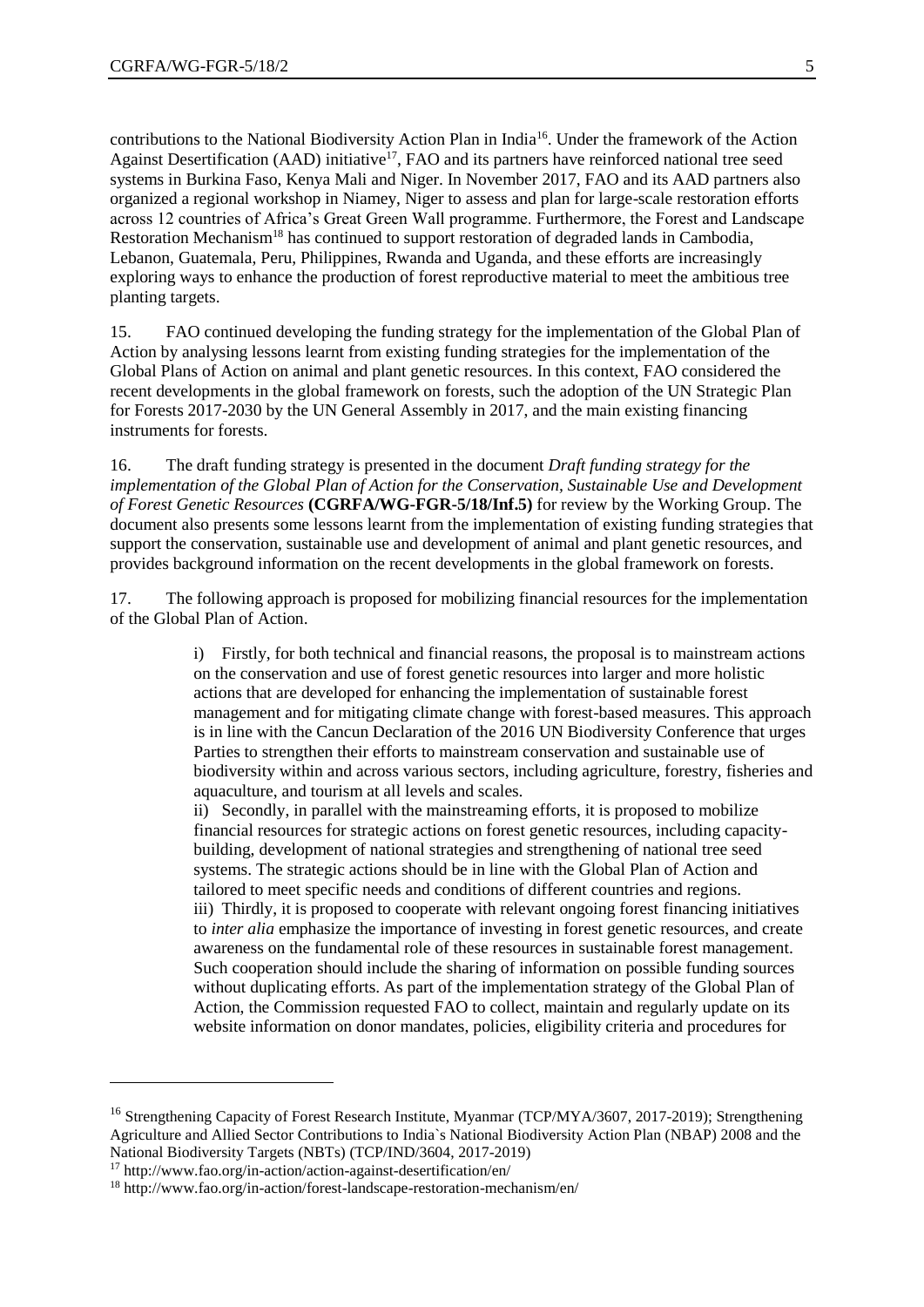submitting proposals for projects on forest genetic resources<sup>19</sup>. As the United Nations Forum on Forests (UNFF) has already established the Global Forest Financing Facilitation Network (GFFFN) for a similar purpose to support the implementation of sustainable forest management, FAO could collaborate with the GFFFN to make available information on funding opportunities for forest genetic resources and thereby avoid duplication of efforts. In addition to making information available on funding sources, the GFFFN is also promoting the development of national forest financing strategies and facilitating access to existing and emerging funding sources.

#### **d. Regional collaboration and networks**

18. At its last session, the Commission requested FAO to continue coordinating and supporting the implementation of the Global Plan of Action in collaboration with regional networks on forest genetic resources.<sup>20</sup> FAO has continued its collaboration with these networks, and also plans to strengthen their role in the implementation of the Global Plan of Action, subject to the availability of financial resources.

19. In April 2016, Bioversity International and FAO organized a regional workshop for the national coordinators of the Sub-Saharan Africa Forest Genetic Resources Programme (SAFORGEN) in Douala, Cameroon. The workshop participants identified a total of nine regional priorities for the implementation of the Global Plan of Action in Sub-Saharan Africa, clustered under the following three broader topics, 1) tree breeding and seed systems, 2) characterization of forest genetic resources and data systems, and 3) *in situ* and *ex situ* conservation. In June 2016, a draft regional strategy for the implementation of the Global Plan of Action in Sub-Saharan Africa was finalized based on the workshop discussions<sup>21</sup>.

20. FAO contributed to the regional workshop organized by the Asia Pacific Association of Forestry research Institutions (APAFRI) and Bioversity International for the national coordinators and other experts of the Asia Pacific Forest Genetic Resources Programme (APFORGEN) in Kuala Lumpur, Malaysia in March 2017. Workshop participants revised the regional implementation strategy for the Global Plan of Action and drafted a new one for 2018-2022. The revised strategy was presented to the Twenty-seventh Session of the FAO Asia-Pacific Forestry Commission held in Colombo, Sri Lanka in October  $2017<sup>22</sup>$ . The Asia-Pacific Forestry Commission welcomed the development of the regional strategy for the implementation of the Global Plan of Action, and recommended that FAO continue its collaboration with APFORGEN and other relevant initiatives on forest genetic resources in the region<sup>23</sup>.

21. FAO also continued its collaboration with the regional networks in Europe and North America. The European Forest Genetic Resources Programme (EUFORGEN)<sup>24</sup> incorporated relevant regional priorities of the Global Plan of Action into its current work. FAO also provided inputs to the annual meeting of the Forest Genetic Resources Working Group of the North American Forestry Commission<sup>25</sup> held in Provo, USA in October 2017. The North American Working Group decided to identify those strategic priorities of the Global Plan of Action that are relevant for the region and work towards a regional contribution to its implementation.

l

<sup>19</sup> CGRFA-15/15/Report, *Appendix E*, IV.

<sup>20</sup> CGRFA-16/17/Report, paragraph 73.

<sup>21</sup> <https://www.bioversityinternational.org/research-portfolio/forests/saforgen/>

 $22$  FO: APFC/2017/10.

<sup>23</sup> FO:APFC/2017/REP.

<sup>24</sup> [http://www.euforgen.org](http://www.euforgen.org/)

<sup>25</sup> <https://www.fs.fed.us/global/nafc/genetics/aboutus.htm>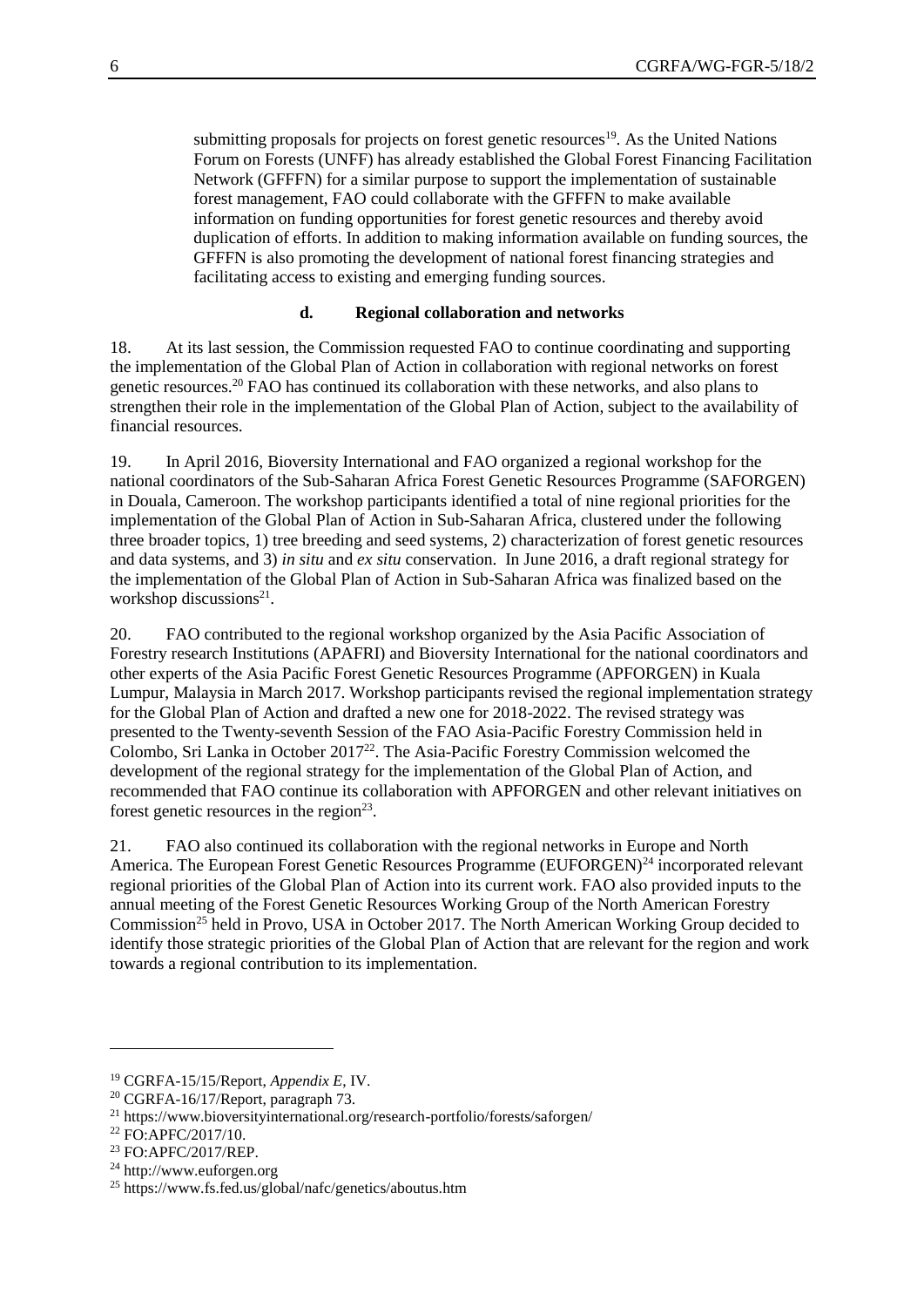#### **e. Awareness raising and information sharing**

22. FAO continued its efforts to increase international awareness of the Global Plan of Action as well as the importance of forest genetic resources. In September 2016, FAO presented the Global Plan of Action and related activities at the final conference of the EU COST Action on "Strengthening the conservation of marginal and peripheral tree populations"<sup>26</sup> that was held in Arezzo, Italy. The conference shared lessons learnt in identifying, monitoring and managing these tree populations not only in Europe but also in North Africa and Lebanon. A similar update on the implementation of the Global Plan of Action was also provided to the first annual meeting of the European Commissionfunded GENTREE project<sup>27</sup> that was held in Madrid, Spain in March 2017.

23. FAO promoted the results of the Commission's work, including the Global Plans of Action on animal, forest and plant genetic resources, in a brochure<sup>28</sup> released at the 2016 UN Biodiversity Conference held in Cancun, Mexico. In Decision XIII/3, the Thirteenth Session of the Conference of Parties to the Convention on Biological Diversity (CBD) took note of the Global Plans of Action and welcomed the proposal by FAO to act as a platform on biodiversity and agricultural sectors for governments, communities of practice and other stakeholders to build bridges between sectors, identify synergies, align goals and develop integrated cross-sectoral approaches to mainstreaming biodiversity in the agriculture, forestry and fisheries sectors.

24. FAO organized regional meetings on agricultural biotechnologies in Asia-Pacific (Kuala Lumpur, Malaysia)<sup>29</sup> and in Sub-Saharan Africa (Addis Ababa, Ethiopia)<sup>30</sup> in September and November 2017, respectively. During these regional meetings, the application of biotechnology in the forest sector for the conservation and use of forest genetic resources was also presented and discussed. For the meeting in Asia-Pacific, FAO produced a video on the use of tissue culture in propagating tree planting stock in Thailand<sup>31</sup>.

25. In September 2017, FAO provided contributions to the organization of a session on forest genetic resource at the 125<sup>th</sup> Anniversary Congress of the International Union of Forest Research Organizations (IUFRO), held in Freiburg, Germany. Furthermore, FAO presented an update on monitoring the implementation of the Global Plan of Action to the Annual Meeting of the OECD Scheme on Forest Seed and Plant, held in Copenhagen, Denmark in October 2017. A total of 27 countries, including several non-OECD members (Burkina Faso, Kenya, Madagascar, Rwanda and Uganda), are currently participating in the Scheme.

26. As an additional contribution to information sharing, FAO launched the Second Edition of the Climate-smart Agriculture Sourcebook<sup>32</sup> in November 2017. It includes a chapter on the management of forest genetic resources as part of the module on genetic resources for food and agriculture. Furthermore, the four thematic studies prepared in conjunction with The State of the World's Forest Genetic Resources will be released in spring 2018<sup>33</sup>.

l

<sup>26</sup> <http://map-fgr.entecra.it/>

<sup>27</sup> <http://www.gentree-h2020.eu/>

<sup>&</sup>lt;sup>28</sup> Sustainable agriculture for biodiversity – Biodiversity for sustainable agriculture, [http://www.fao.org/3/a](http://www.fao.org/3/a-i6602e.pdf)[i6602e.pdf](http://www.fao.org/3/a-i6602e.pdf)

<sup>29</sup> <http://www.fao.org/asiapacific/events/detail-events/en/c/1440/>

<sup>30</sup> <http://www.fao.org/africa/events/detail-events/en/c/1035227/>

<sup>31</sup> <https://www.youtube.com/watch?v=EyacPtO6cs0&feature=youtu.be>

<sup>32</sup> <http://www.fao.org/climate-smart-agriculture-sourcebook/en/>

<sup>33</sup> <http://www.fao.org/forestry/fgr/71306/en/>